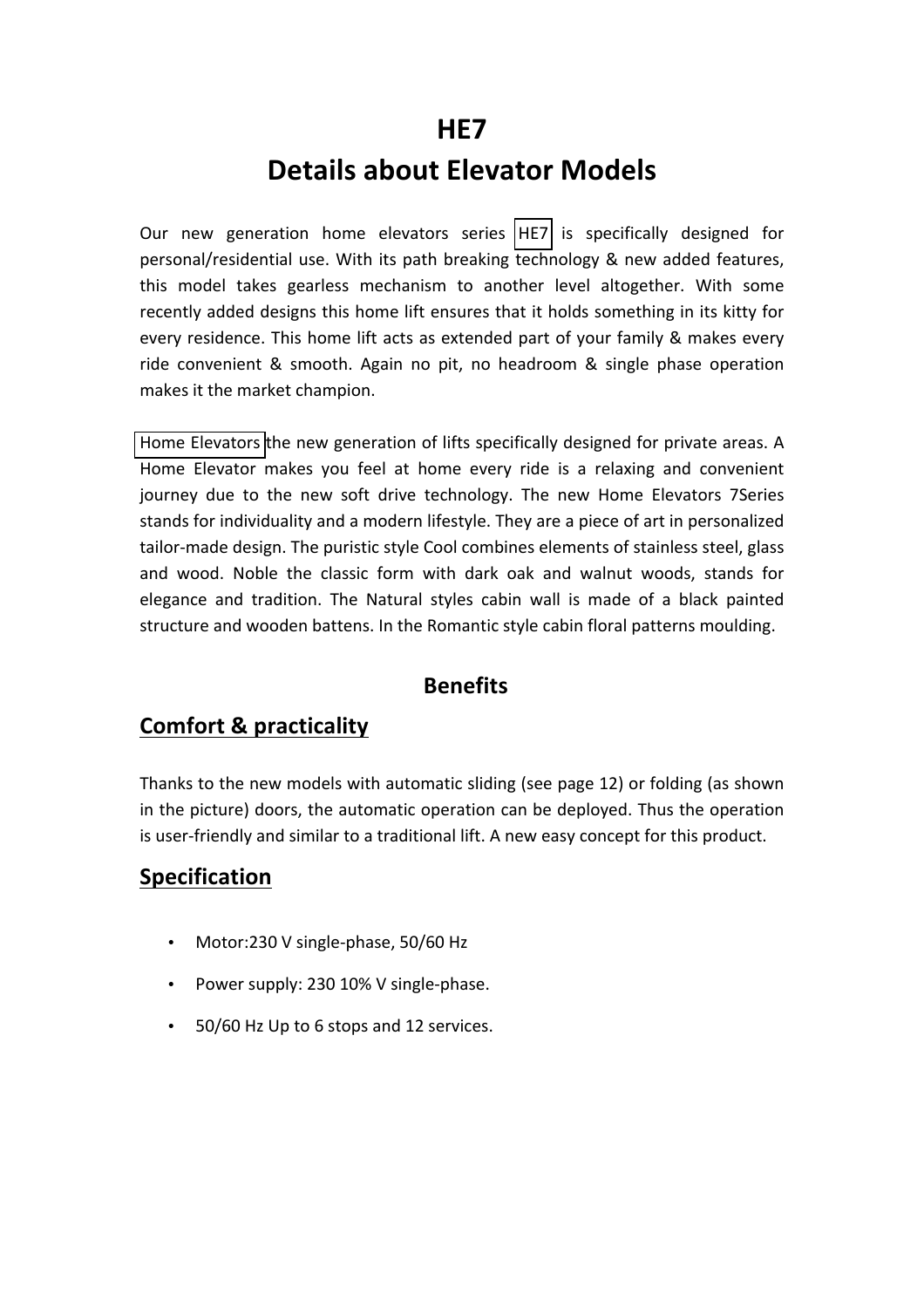#### **Features**

- Gearless technology
- Premium design cabins
- Masonry or aluminum shaft applications
- Sliding doors and automatic operation
- Full range of customization options
- Wide range of sizes and finishes

#### **Outdoor**

ThyssenKrupp can be easily installed outdoors. It requires minimal builder's work without affecting the architectural context and integrity of the building whilst offering easy access to all floors. The all-aluminium structure can be painted and finished to complement the building and provide durability.